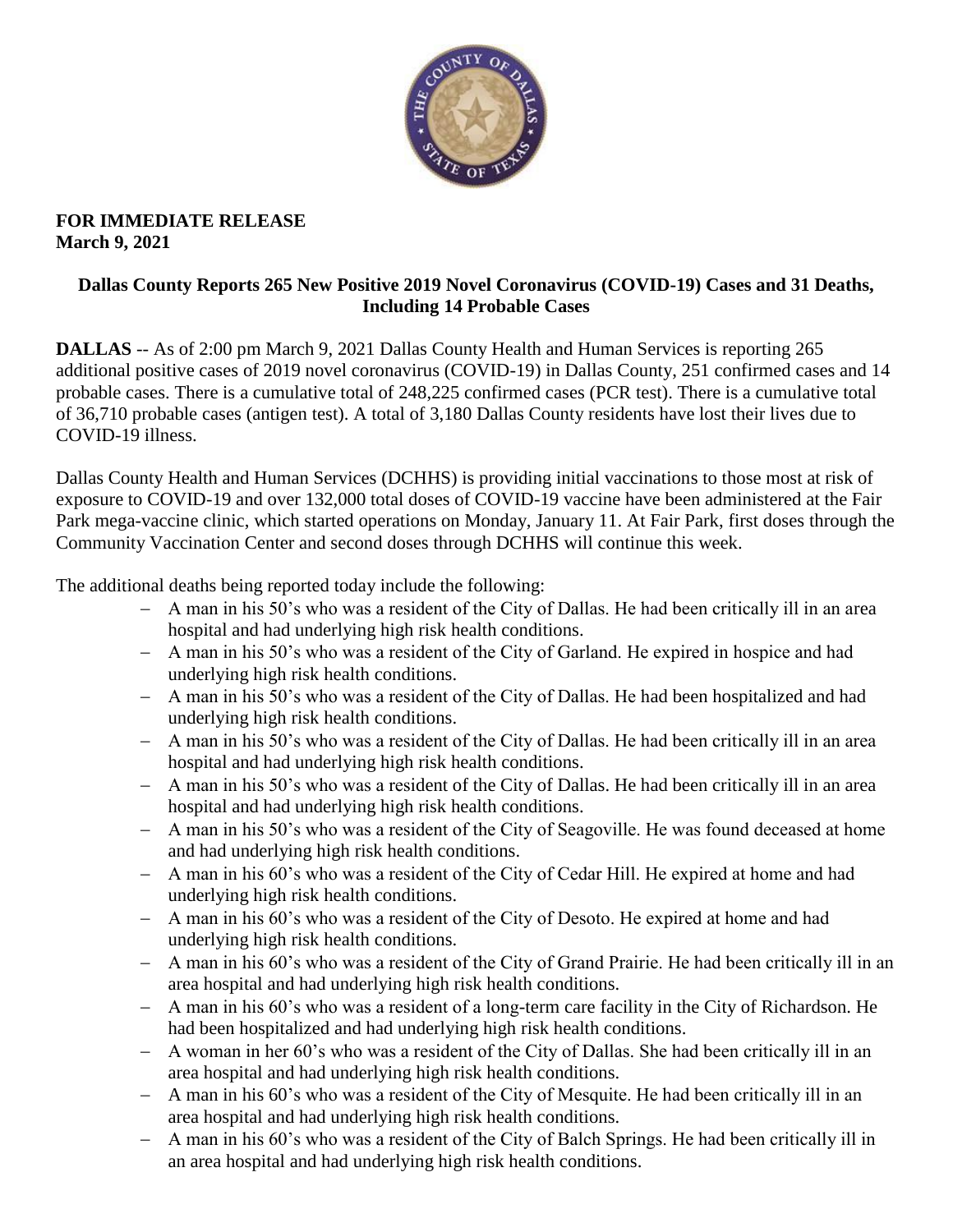- A woman in her 60's who was a resident of the City of Irving. She had been hospitalized and had underlying high risk health conditions.
- A man in his 60's who was a resident of the City of Dallas. He had been hospitalized and had underlying high risk health conditions.
- A woman in her 70's who was a resident of the City of Dallas. She had been hospitalized and had underlying high risk health conditions.
- A woman in her 70's who was a resident of the City of Dallas. She had been critically ill in an area hospital and had underlying high risk health conditions.
- A woman in her 70's who was a resident of the City of Grand Prairie. She had been critically ill in an area hospital and had underlying high risk health conditions.
- A man in his 70's who was a resident of the City of Desoto. He expired at home and had underlying high risk health conditions.
- A man in his 70's who was a resident of the City of Rowlett. He expired in a facility.
- A man in his 70's who was a resident of the City of Mesquite. He had been critically ill in an area hospital and had underlying high risk health conditions.
- A man in his 70's who was a resident of the City of Grand Prairie. He had been critically ill in an area hospital and had underlying high risk health conditions.
- A man in his 70's who was a resident of a long-term care facility in the City of Dallas. He had been hospitalized and had underlying high risk health conditions.
- A man in his 70's who was a resident of the City of Dallas. He expired at home and had underlying high risk health conditions.
- A woman in her 80's who was a resident of the City of Dallas. She had been hospitalized and had underlying high risk health conditions.
- A man in his 80's who was a resident of a long-term care facility in the City of Carrollton. He had been hospitalized and had underlying high risk health conditions.
- A woman in her 80's who was a resident of the City of Dallas. She expired at home and had underlying high risk health conditions.
- A man in his 80's who was a resident of the City of Dallas. He had been critically ill in an area hospital and had underlying high risk health conditions.
- A woman in her 80's who was a resident of the City of Dallas. She expired at home and had underlying high risk health conditions.
- A woman in her 90's who was a resident of the City of Garland. She had been hospitalized and had underlying high risk health conditions.
- A woman in her 90's who was a resident of a long-term care facility in the City of Mesquite. She expired in a facility and had underlying high risk health conditions.

Nine cases of the SARS-CoV-2 variant B.1.1.7 have been identified in residents of Dallas County. One was hospitalized and five had history of recent domestic travel outside of Texas. The provisional seven-day average of daily new confirmed and probable cases (by date of test collection) for CDC week 8 was **452**, which is a rate of **17.2** daily new cases per 100,000 residents. The percentage of respiratory specimens testing positive for SARS-CoV-2 remains high, with **12.1%** of symptomatic patients presenting to area hospitals testing positive in week 8 (week ending 2/27/21).

During the past 30 days, there were 2,668 COVID-19 cases in school-aged children and staff reported from 553 separate K-12 schools in Dallas County. An additional death of a teacher's assistant in a Dallas County K-12 school from COVID-19 was confirmed this past week. A total of 466 children in Dallas County under 18 years of age have been hospitalized since the beginning of the pandemic, including 37 patients diagnosed with Multisystem Inflammatory Syndrome in children (MIS-C). Over 80% of reported MIS-C cases in Dallas have occurred in children who are Hispanic or Latino or Black.

There are currently 52 active long-term care facility outbreaks. A cumulative total of 4,221 residents and 2,331 healthcare workers in long-term facilities in Dallas have been diagnosed with COVID-19. Of these, 967 have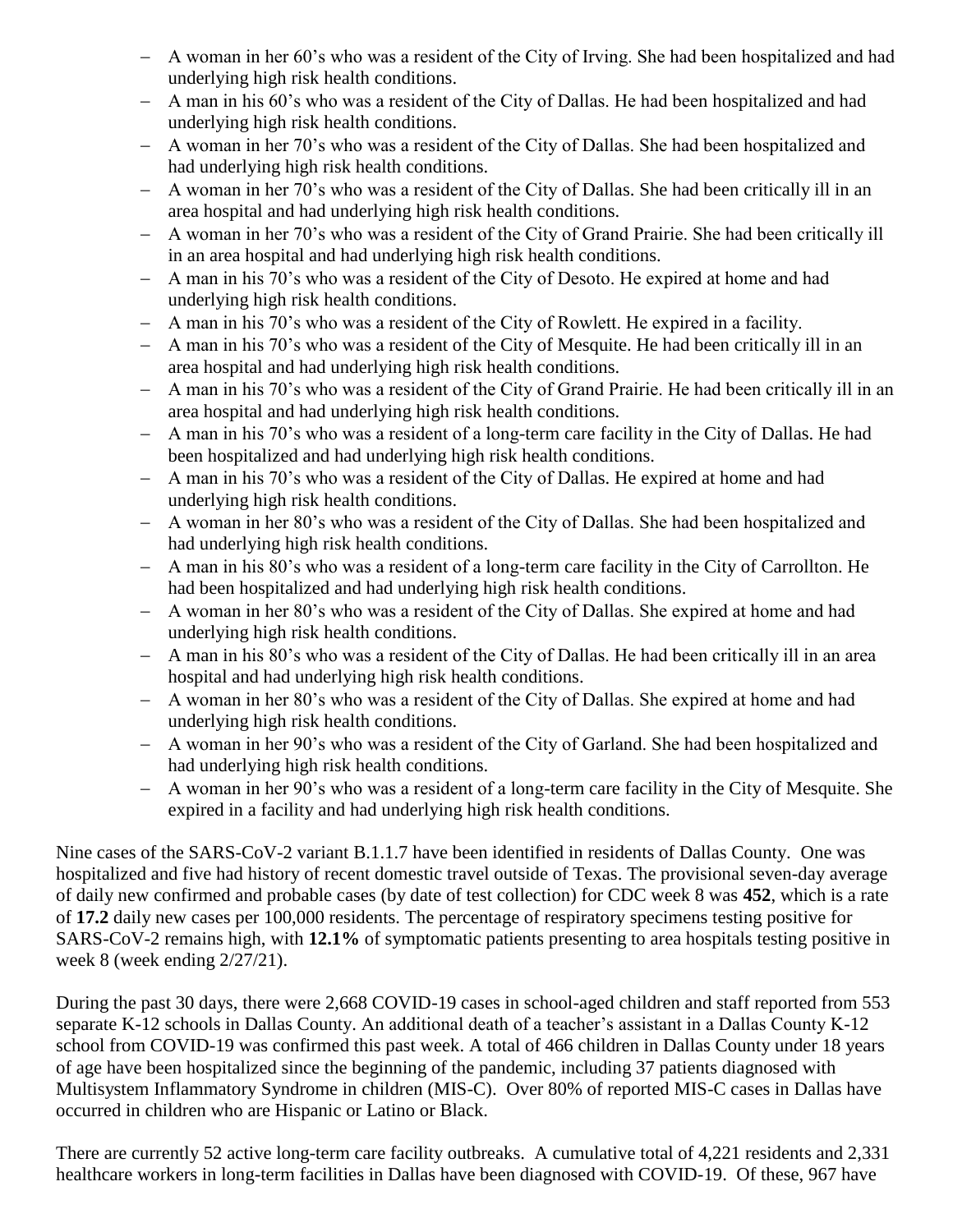been hospitalized and 624 have died. About 22% of all deaths reported to date have been associated with longterm care facilities. Ten outbreaks of COVID-19 in congregate-living facilities (e.g. homeless shelters, group homes, and halfway homes) have been reported in the past 30 days. A cumulative total of 399 residents and 199 staff members in congregate-living facilities in Dallas have been diagnosed with COVID-19.

Of all confirmed cases requiring hospitalization to date, more than two-thirds have been under 65 years of age. Diabetes has been an underlying high-risk health condition reported in about a third of all hospitalized patients with COVID-19. New cases are being reported as a daily aggregate, with more detailed summary reports updated Tuesday and Friday evenings are available at: [https://www.dallascounty.org/departments/dchhs/2019](https://www.dallascounty.org/departments/dchhs/2019-novel-coronavirus/daily-updates.php) [novel-coronavirus/daily-updates.php.](https://www.dallascounty.org/departments/dchhs/2019-novel-coronavirus/daily-updates.php)

Local health experts use hospitalizations, ICU admissions, and ER visits as three of the key indicators as part of determining the COVID-19 Risk Level (color-coded risk) and corresponding guidelines for activities during our COVID-19 response. There were 309 COVID-19 patients in acute care in Dallas County for the period ending on Monday, March 8. The number of emergency room visits for COVID-19 like symptoms in Dallas County was 318 for the same time-period, which represents around 15 percent of all emergency department visits in the county according to information reported to the North Central Texas Trauma Regional Advisory Council. While these numbers have declined substantially since peak highs after the winter holidays, these numbers still represent a substantial impact on our health care facilities, most of which have been stretched due to COVID for close to a year. We remain concerned for additional waves due to a potential rise in variants and because community spread remains high creating an environment for cases to reignite. We encourage everyone to follow public health guidance, continue masking and avoid crowded and non-essential indoor settings. Updated UTSW forecasting indicates daily hospitalizations between 130-220 and daily case counts between 240-500 by March 25. You can find additional information on risk-level monitoring data [here.](https://www.dallascounty.org/Assets/uploads/docs/hhs/2019-nCoV/C-19-risklevelmgmt/030821-DallasCounty-COVID-19-Hospitalization-Data.pdf)

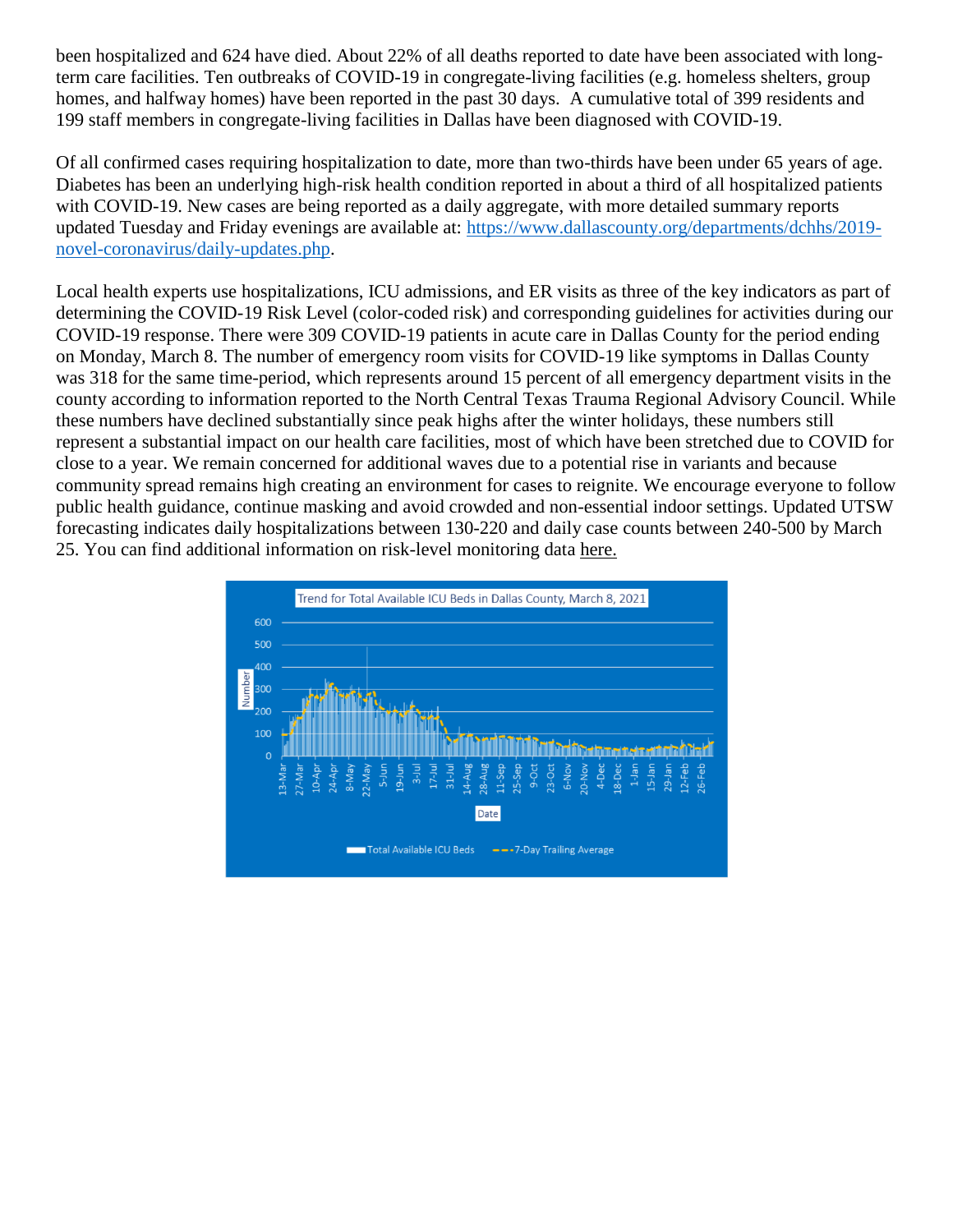





"Today we report 265 new cases of COVID-19 and 31 deaths. Although the numbers of new cases are trending down, the deaths remain stubbornly high and I'm hopeful that they will go down soon which they should based on the number of new cases that were seeing. Remember death is a trailing indicator and a lot of the deaths we're experiencing now are of people who became sick when case counts were very high.

Vaccination continues each day at many locations throughout the Metroplex. For instance, today 5,500 people are receiving their first shot of Pfizer at Fair Park and thousands more are receiving their second shot of Moderna at Fair Park. Yesterday, thousands received the one-and-done Johnson & Johnson shot at Fair Park. This scene is taking place on a smaller scale at numerous sites throughout the M,etroplex every single day and moving us closer to herd immunity and a brighter future in the near term.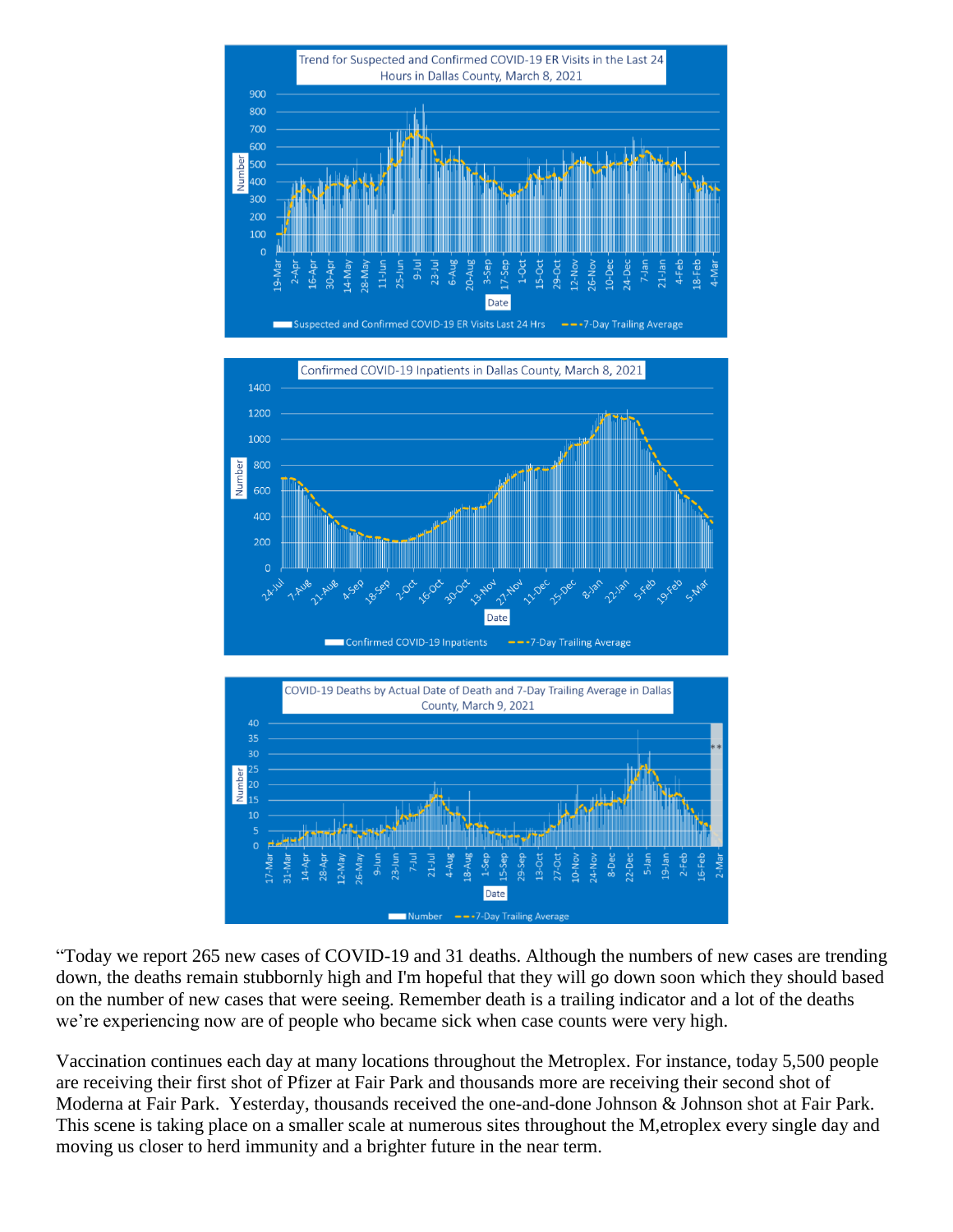Tomorrow, the Governor's mask mandate ends, but it is important for all of us to continue doing the things that have been proven to be successful in curving the spread of COVID-19. Chief among those is to continue wearing your mask when you are around people outside your home, wash your hands frequently, avoid crowds, maintain distance and forego get-togethers at least for now. However, for those who are fully vaccinated, which is defined as two weeks after your last shot (in the case of Johnson  $\&$  Johnson, it is two weeks after the shot), the CDC now advises that in-house, maskless get-togethers with family and friends who are also fully vaccinated are allowed. The CDC also states those who are fully vaccinated may also 'refrain from quarantine and testing if they do not have symptoms of COVID-19 after contact with someone who has COVID-19.'

These are just more reasons why everyone should sign up in as many places as they're willing to drive and get their vaccine as soon as you are eligible. For a vaccine in Dallas County sign up at dallascounty.org," said Dallas County Judge Clay Jenkins.

### **All Dallas County COVID-19 Updates and Information can be found here:**

<https://www.dallascounty.org/covid-19/> and all guidance documents can be found here: <https://www.dallascounty.org/covid-19/guidance-health.php>

## **Specific Guidance for the Public:**

- [Dallas County COVID-19 Related Health Guidance for the Public](https://www.dallascounty.org/Assets/uploads/docs/covid-19/community/Dallas-CovidGeneralGuidelines-060620.pdf)
- [Dallas County Measures for Protecting An Institution's Workforce from COVID-19 Infection:](https://www.dallascounty.org/Assets/uploads/docs/covid-19/community/Dallas_Covid_Employer_Guidance_FINAL.pdf)  [Employer/Employee Guidance](https://www.dallascounty.org/Assets/uploads/docs/covid-19/community/Dallas_Covid_Employer_Guidance_FINAL.pdf)
- [Dallas County Guidance for Individuals at High-Risk for Severe COVID-19](https://www.dallascounty.org/Assets/uploads/docs/covid-19/community/Dallas_HighRiskGuidelines.pdf)

The Centers for Disease Control and Prevention (CDC) recommends taking everyday preventive actions to help prevent the spread of respiratory diseases, including:

- Avoid close contact outside your home: Put 6 feet of distance between yourself and people who don't live in your household.
- Cover your mouth and nose with a cloth face cover when around others and continue to keep about 6 feet between yourself and others. The cloth face cover is not a substitute for social distancing.
- Stay home when you are sick, except to seek medical care
- Wash your hands often and with soap and water for at least 20 seconds and help young children to do the same. If soap and water are not available, use an alcohol-base hand sanitizer with at least 60% alcohol.
- Avoid touching your eyes, nose, and mouth with unwashed hands.
- Avoid close contact with people who are sick.
- Clean and disinfect frequently touched objects and surfaces daily using a regular household cleaning spray or wipes.
- Cover your cough or sneeze with a tissue, then throw the tissue in the trash. If you do not have a tissue, use your sleeve, not your hands. Immediately wash your hands.
- Monitor your health daily. Be alert for symptoms. Take your temperature and follow CDC guidance if symptoms develop.

Additional information is available at the following websites:

- CDC: <https://www.cdc.gov/coronavirus/2019-ncov/index.html>
- CDC Travel Information:<https://www.cdc.gov/coronavirus/2019-ncov/travelers/index.html>
- DSHS: <https://dshs.texas.gov/coronavirus/>
- DCHHS: <https://www.dallascounty.org/departments/dchhs/2019-novel-coronavirus.php>

# *CONTACT:*

Clay Lewis Jenkins, Dallas County Judge [Clay.Jenkins@dallascounty.org](mailto:Clay.Jenkins@dallascounty.org)